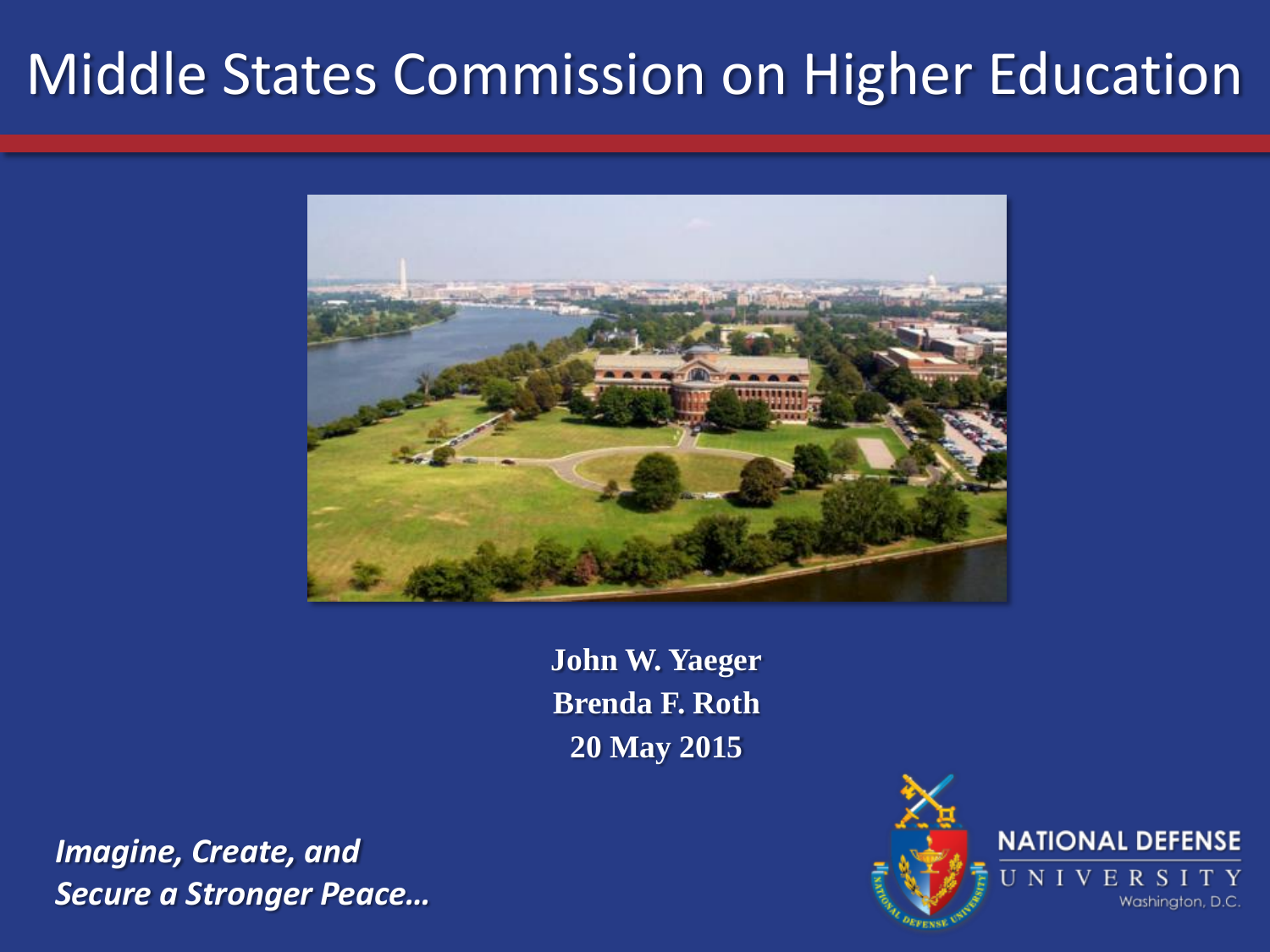

## Revised Middle States Standards

| <b>Revised Standard</b>                        | <b>Old Standard</b>                   |
|------------------------------------------------|---------------------------------------|
| <b>I, Mission and Goals</b>                    | 1, Mission and Goals                  |
| II, Ethics and Integrity                       | 6, Integrity                          |
| III, Design and Delivery of the Student        | 10, Faculty                           |
| <b>Learning Experience</b>                     | 11, Educational Offerings             |
|                                                | 12, General Education                 |
|                                                | 13, Related Educational Activities    |
| IV, Support of the Student Experience          | 8, Student Admissions and Retention   |
|                                                | 9, Student Support Services           |
| <b>V, Educational Effectiveness Assessment</b> | 14, Assessment of Student Learning    |
| VI, Planning, Resources, and                   | 2, Planning, Resource Allocation, and |
| <b>Institutional Improvement</b>               | <b>Institutional Renewal</b>          |
|                                                | 3, Institutional Resources            |
|                                                | 7, Institutional Assessment           |
| VII, Governance, Leadership, and               | 4, Leadership and Governance          |
| Administration                                 | 5, Administration                     |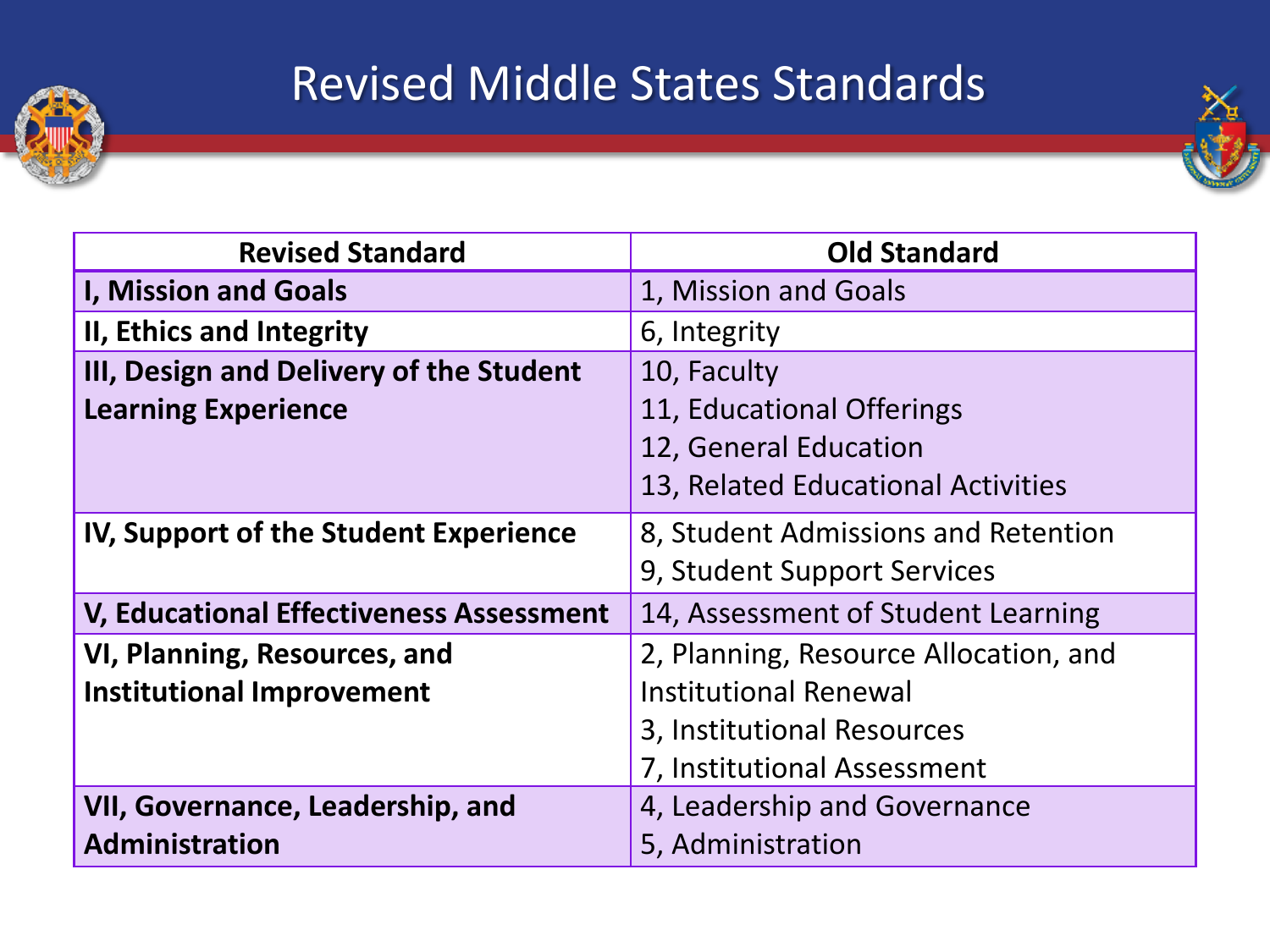

## Middle States Commission on Higher Education Progress Report

- Timeline
	- Middle States team visit to renew accreditation March 2012
	- Warning letter issued June 2012
	- Follow-Up Monitoring report submitted June 2013
	- Middle States small-team visit August 2013
	- Monitoring report accepted & accreditation reaffirmed November 2013
	- Follow-Up Progress report submitted April 2015
- Next Steps
	- Middle States Commission meeting to review report June 2015
	- Periodic Review Report due 1 June 2018 (new standards)